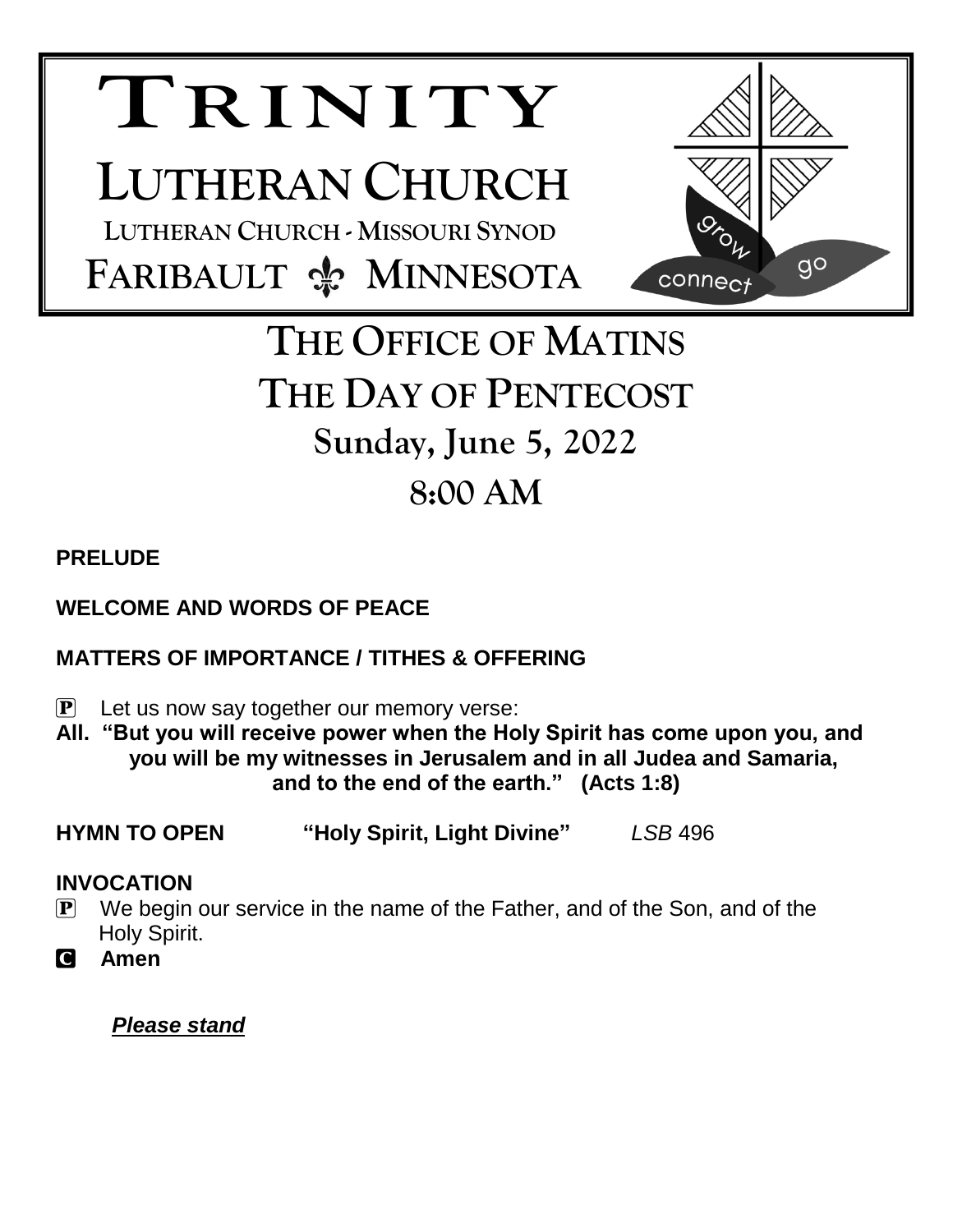



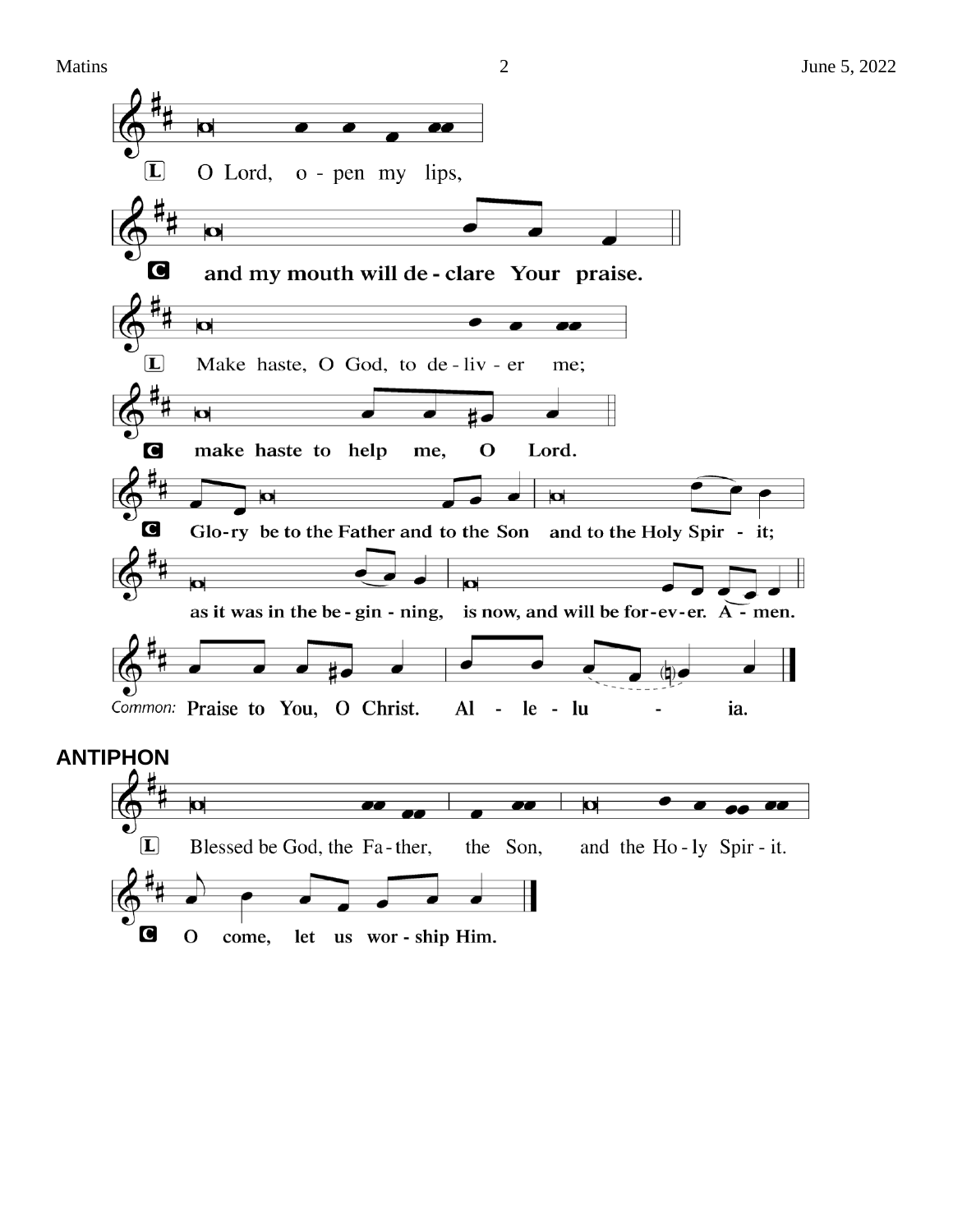**VENITE HYMN "O Come, Let Us Sing"** *LSB* 220 IC I 1 O come, let us sing  $\ldots \ldots \ldots \ldots$ to the Lord, 2 For the Lord is a........... great\_ God 3 The sea is His, for He............ made\_ it. 5 Glory be to the Father and ........ the **Son** to 1 let us make a joyful noise to the rock of our sal - va tion. 2 and a great . . . . . . . . . . . . . king  $a$ bove all gods. 3 and Hishand  $\ldots$ , . . . . . . . . . formed the drv<sub>-</sub> land. 5 and to the  $\ldots$  . . . . . . . . . . Ho  $\mathbf{I}$ v **Spir** it;  $\blacksquare$ 1 Let us come into His presence with thanks giv ing, 2 The deep places of the earth are  $\dots$ . **His** in hand: 3 O come, let us worship and . . . . . . . bow<sub>-</sub> down, 4 For He. . . . . . . . . . . . . . . . . . God, is. our 5 as it was in the be gin ning,  $\blacksquare$ 1 let us make a joyful noise to  $\dots$ .... Him with songs of praise. 2 the strength of the hills is  $\ldots$ .....  $His$ al SO. 3 let us kneel before the ......... Lord, our mak - er. 4 and we are the people of His pasture and the  $sheep$ \_\_\_\_ of **Hishand.** 5 is now, and will be for  $ev - er.$ A men. **ANTIPHON**  $\overline{\mathbf{o}}$  $\overline{\phantom{a}}$  $\mathbf{L}$ Blessed be God, the Fa-ther, the Son, and the Ho-ly Spir-it.

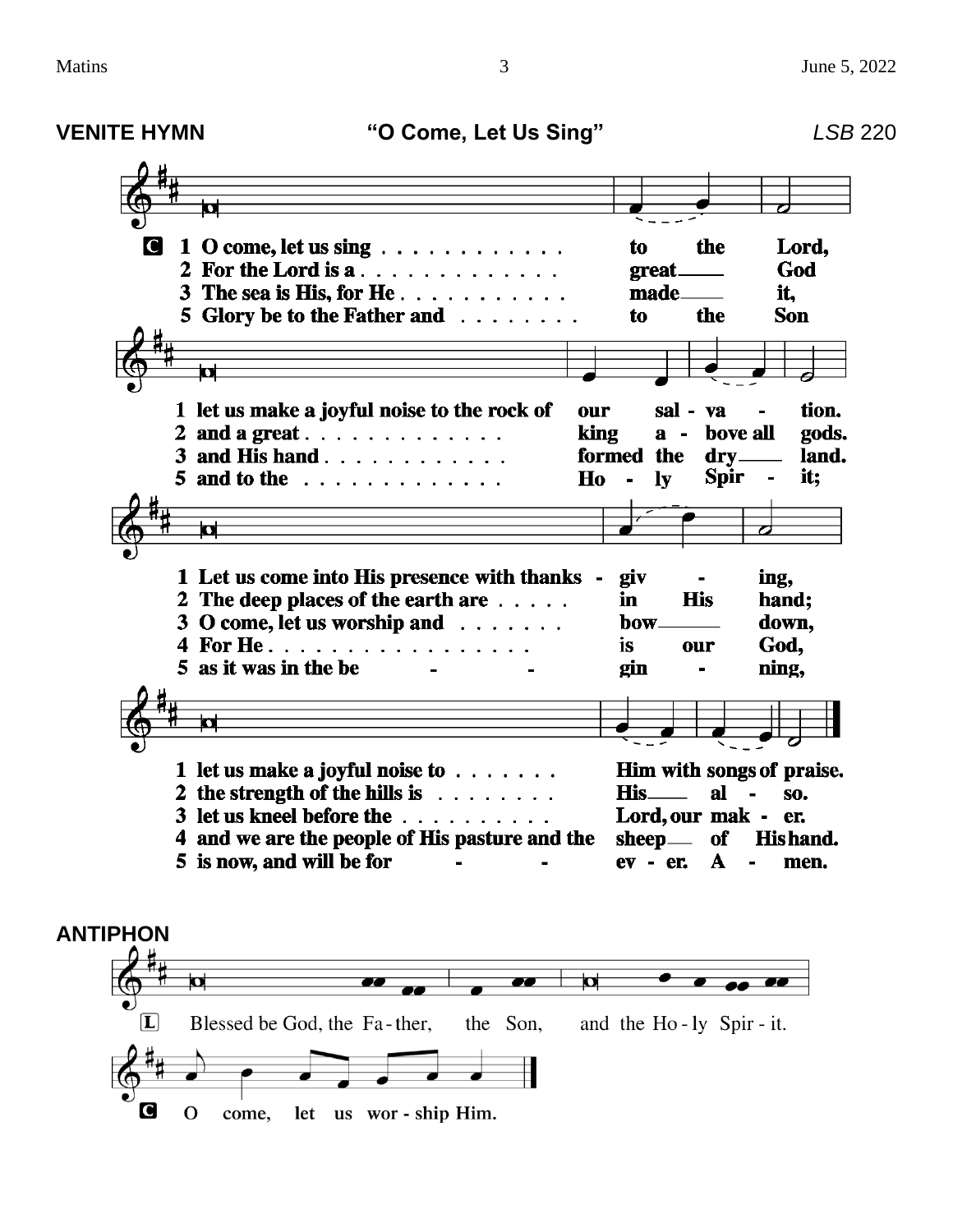#### **PSALM 8:1-9** *(Chanted responsively)*

<sup>1</sup>O LORD, our Lord, how majestic is your name in **|** all the earth!**\***

 You have set your glory above the **|** heavens.

#### **<sup>2</sup>Out of the mouth of babes and infants, you have established strength because | of your foes,\* to still the enemy and the a- | venger.**

 $3$ When I look at your heavens, the work of your **|** fingers,**\***

the moon and the stars, which you have **|** set in place,

#### **<sup>4</sup>what is man that you are mind- | ful of him,\***

#### **and the son of man that you | care for him?**

<sup>5</sup>Yet you have made him a little lower than the heavenly **|** beings**\*** and crowned him with glory and **|** honor.

#### **FIRST READING Genesis 11:1-9**

 $1$ Now the whole earth had one language and the same words. <sup>2</sup>And as people migrated from the east, they found a plain in the land of Shinar and settled there.  $3$ And they said to one another, "Come, let us make bricks, and burn them thoroughly." And they had brick for stone, and bitumen for mortar. <sup>4</sup>Then they said, "Come, let us build ourselves a city and a tower with its top in the heavens, and let us make a name for ourselves, lest we be dispersed over the face of the whole earth."<sup>5</sup> And the LORD came down to see the city and the tower, which the children of man had built. <sup>6</sup>And the LORD said, "Behold, they are one people, and they have all one language, and this is only the

#### **<sup>6</sup>You have given him dominion over the works | of your hands;\* you have put all things under | his feet,**

7 all sheep and **|** oxen,**\*** and also the beasts **|** of the field,

#### **8 the birds of the heavens, and the fish | of the sea,\* whatever passes along the paths | of the seas.**

<sup>9</sup>O **|** LORD, our Lord,**\*** how majestic is your name in **|** all the earth!

**GLORY BE TO THE FATHER AND | TO THE SON\* AND TO THE HOLY | SPIRIT. AS IT WAS IN THE BE – GINNING,\* IS NOW, AND WILL BE FOREVER. | AMEN.**

#### *Please be seated*

beginning of what they will do. And nothing that they propose to do will now be impossible for them. <sup>7</sup>Come, let us go down and there confuse their language, so that they may not understand one another's speech."

<sup>8</sup>So the LORD dispersed them from there over the face of all the earth, and they left off building the city. <sup>9</sup>Therefore its name was called Babel, because there the LORD confused the language of all the earth. And from there the LORD dispersed them over the face of all the earth.

 $\mathbf{P}$  This is the Word of the Lord C **Thanks be to God.**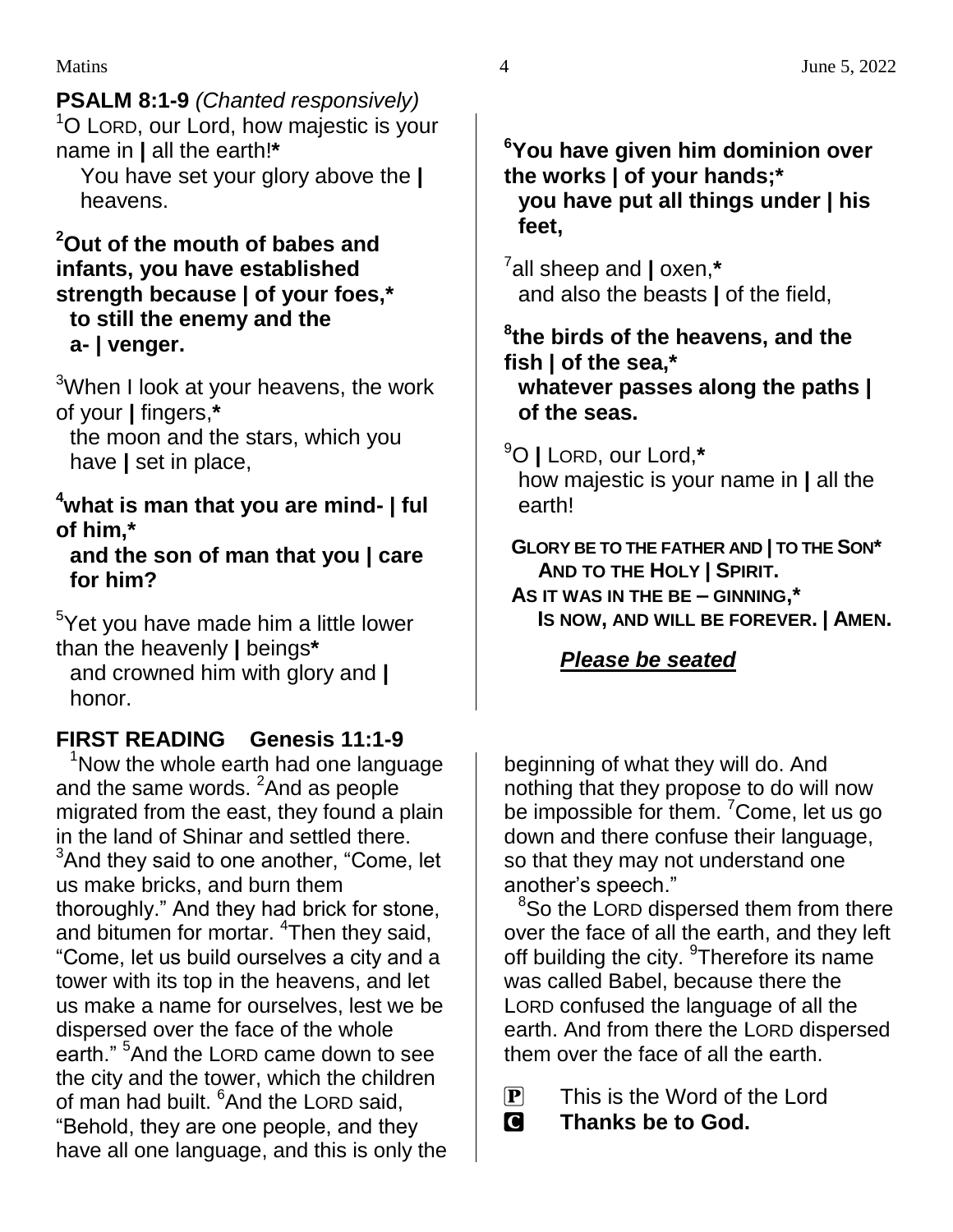#### **SECOND READING Acts 2:1-21**

<sup>1</sup>When the day of Pentecost arrived, they were all together in one place. <sup>2</sup>And suddenly there came from heaven a sound like a mighty rushing wind, and it filled the entire house where they were sitting. <sup>3</sup>And divided tongues as of fire appeared to them and rested on each one of them. <sup>4</sup>And they were all filled with the Holy Spirit and began to speak in other tongues as the Spirit gave them utterance.

<sup>5</sup>Now there were dwelling in Jerusalem Jews, devout men from every nation under heaven. <sup>6</sup>And at this sound the multitude came together, and they were bewildered, because each one was hearing them speak in his own language.  $7$ And they were amazed and astonished, saying, "Are not all these who are speaking Galileans? <sup>8</sup>And how is it that we hear, each of us in his own native language? <sup>9</sup>Parthians and Medes and Elamites and residents of Mesopotamia, Judea and Cappadocia, Pontus and Asia, <sup>10</sup>Phrygia and Pamphylia, Egypt and the parts of Libya belonging to Cyrene, and visitors from Rome,  $11$ both Jews and proselytes, Cretans and Arabians—we hear them telling in our own tongues the mighty works of God." <sup>12</sup>And all were amazed and perplexed, saying to one another, "What does this mean?" <sup>13</sup>But

#### others mocking said, "They are filled with new wine."

<sup>14</sup>But Peter, standing with the eleven, lifted up his voice and addressed them, "Men of Judea and all who dwell in Jerusalem, let this be known to you, and give ear to my words. <sup>15</sup>For these men are not drunk, as you suppose, since it is only the third hour of the day.  $^{16}$ But this is what was uttered through the prophet Joel:

<sup>17</sup>"'And in the last days it shall be, God declares, that I will pour out my Spirit on all flesh, and your sons and your daughters shall prophesy, and your young men shall see visions, and your old men shall dream dreams; <sup>18</sup>even on my male servants and female servants in those days I will pour out my Spirit, and they shall prophesy. <sup>19</sup>And I will show wonders in the heavens above and signs on the earth below, blood, and fire, and vapor of smoke;  $^{20}$ the sun shall be turned to darkness and the moon to blood, before the day of the Lord comes, the great and magnificent day. <sup>21</sup> And it shall come to pass that everyone who calls upon the name of the Lord shall be saved.'"

 $\mathbf{P}$  This is the Word of the Lord C **Thanks be to God.**

#### *Please stand*

**SUMMER CHOIR** "Spirit of God"

#### **GOSPEL READING John 14:23-31**

P. The Holy Gospel according to St. John from the fourteenth chapter.

<sup>23</sup>Jesus answered him, "If anyone loves me, he will keep my word, and my Father will love him, and we will come to him and make our home with him. <sup>24</sup>Whoever does

not love me does not keep my words. And the word that you hear is not mine but the Father's who sent me. *(continued…)*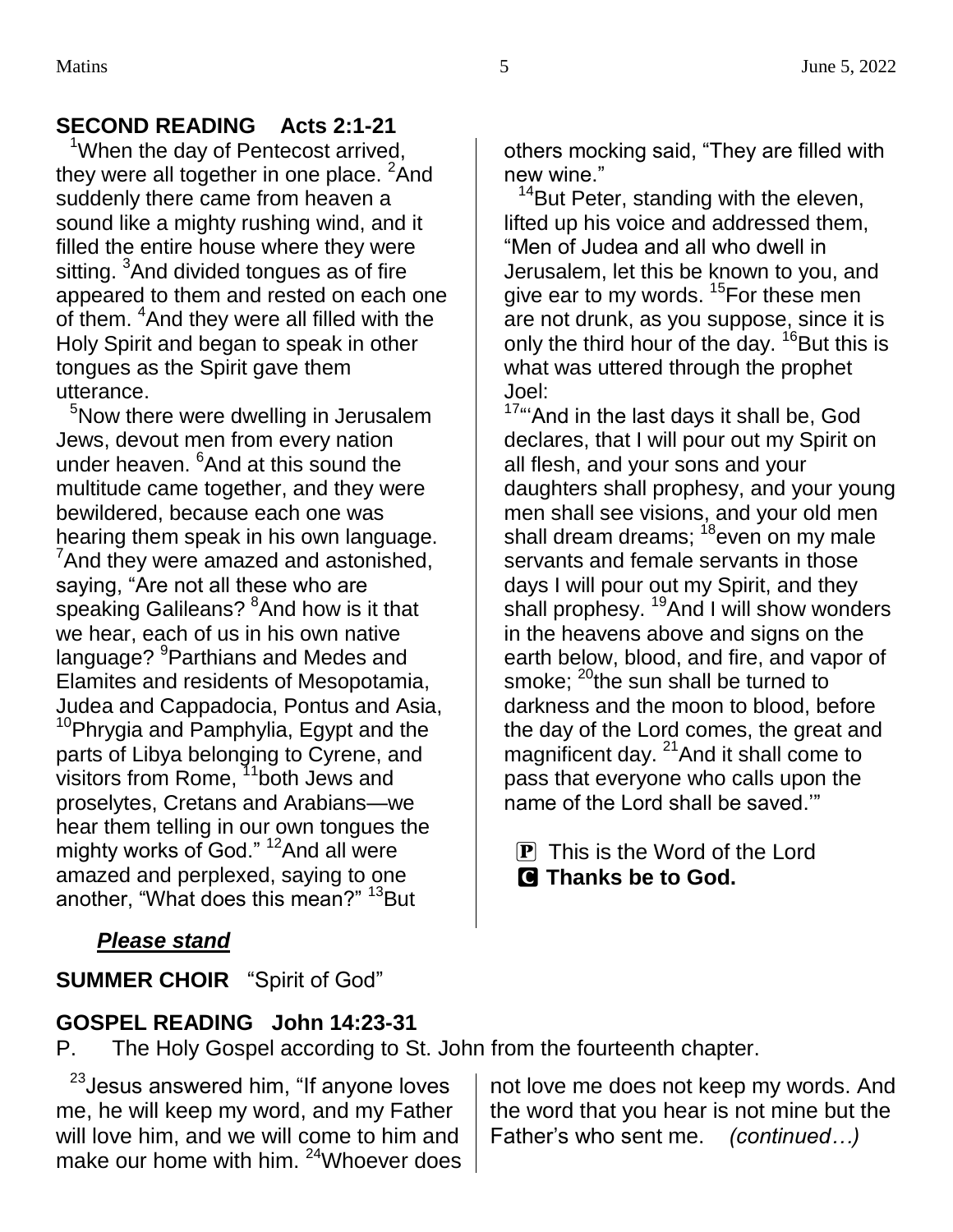<sup>25</sup> These things I have spoken to you while I am still with you.  $^{26}$ But the Helper, the Holy Spirit, whom the Father will send in my name, he will teach you all things and bring to your remembrance all that I have said to you. <sup>27</sup> Peace I leave with you; my peace I give to you. Not as the world gives do I give to you. Let not your hearts be troubled, neither let them be afraid. <sup>28</sup>You heard me say to you, 'I am going away, and I will come to you.' If you loved me, you would have rejoiced, because I am going to the Father, for the

Father is greater than I.  $^{29}$ And now I have told you before it takes place, so that when it does take place you may believe. <sup>30</sup>I will no longer talk much with you, for the ruler of this world is coming. He has no claim on me, <sup>31</sup>but I do as the Father has commanded me, so that the world may know that I love the Father. Rise, let us go from here.

 $\bf{P}$  O Lord, have mercy on us. C **Thanks be to God.**



#### **CHILDREN'S MESSAGE**

**OFFICE HYMN "O Day Full of Grace"** *LSB* 503

**SERMON "The Transition of Pentecost"**  *The Rev. Paul Rieger*

#### **RECOGNITION OF THE HIGH SCHOOL GRADUATES**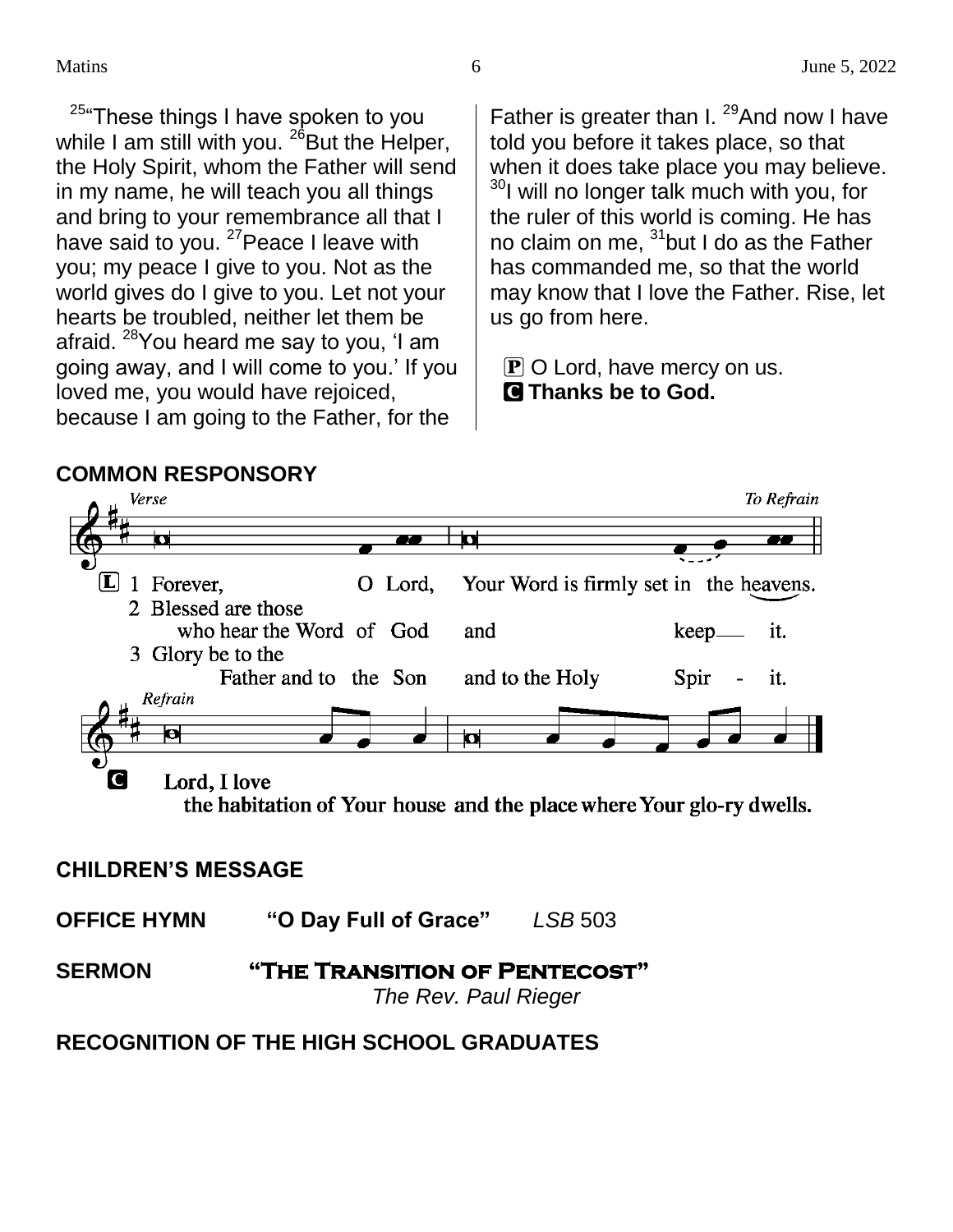

#### **LORD'S PRAYER**

**Our Father Who art in heaven, hallowed be Thy name, Thy kingdom come, Thy will be done on earth as it is in heaven. Give us this day our daily bread; and forgive us our trespasses as we forgive those who trespass against us; and lead us not into temptation, but deliver us from evil. For Thine is the kingdom and the power and the glory forever and ever. Amen**

#### **SALUTATION**

 $\bf{P}$  The Lord be with you.

C **And also with you.**

#### **ADDITIONAL COLLECTS OF INTERCESSION AND THANKSGIVING**

 *Each intercession ends with the words* P *"Lord, in Your mercy,"* to which the congregation responds, C **"hear our prayer."**